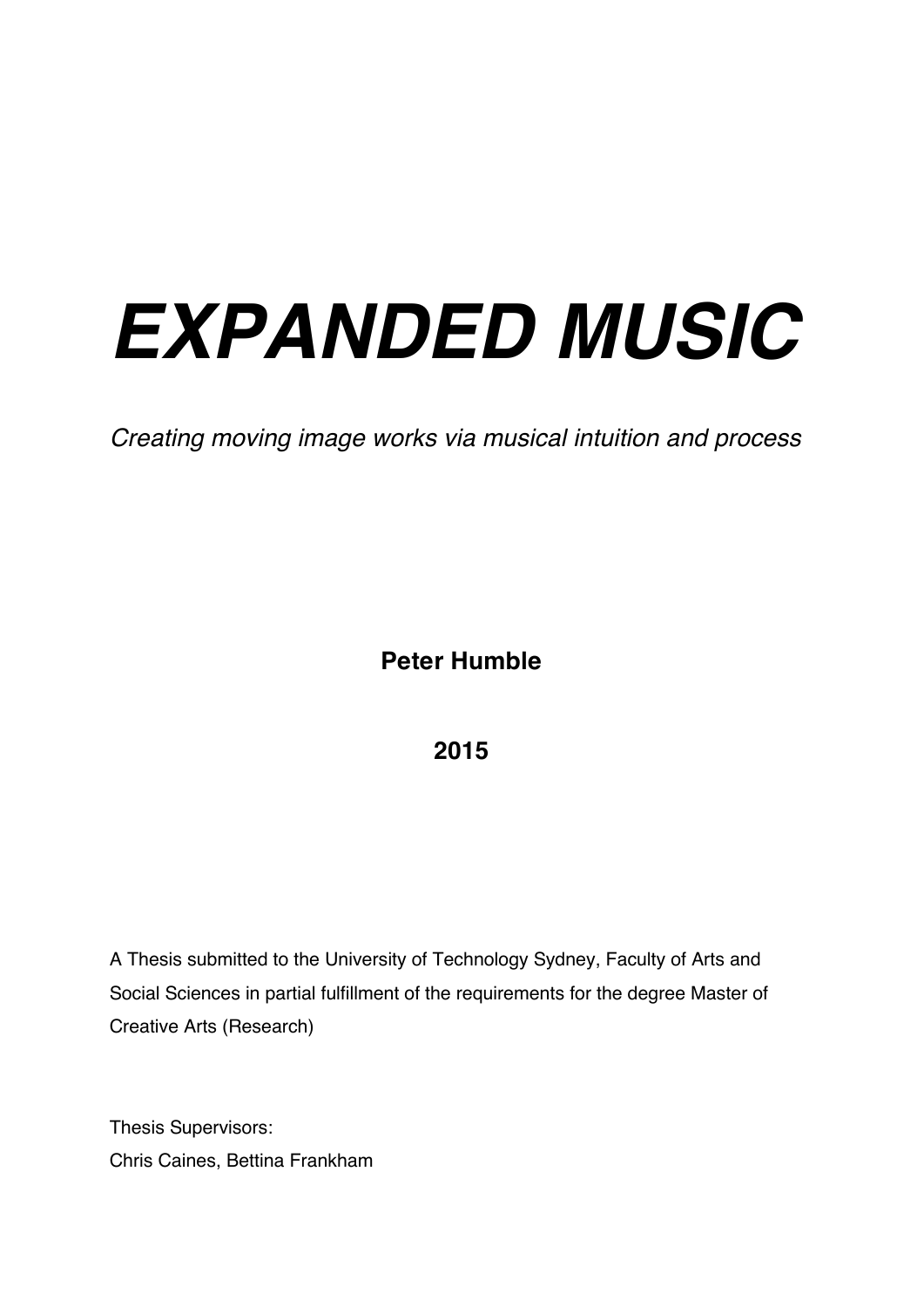#### **Abstract**

Moving image works made outside of mainstream narrative filmmaking practices engage in a rich variety of processes in realising their final form. Yet there remains a mystique around the artistic process behind this kind of work.

This study is an investigation into the creation of a variety of moving image works that arise from processes of musical intuition as opposed to those traditionally associated with film or video production. The research has progressed with the intention of producing actual moving image works via studio experimentation and a variety of creative engagement while also examining and writing about the theories behind them. In doing so my agenda here is to identify and work with specific musical processes and mobilize them for various aspects of moving image creation.

Coming from a background in music and morphing over time into a moving image practitioner I have intuitively used musical ideas to assist in all aspects of my work. Work by key scholars such as Bowman, reframe this intuitive process as emerging from a type of bodily knowledge. In producing the creative works for this Masters research project I have sought to interweave just such a corporeal awareness with an expansive understanding of rhythm as being the primary drivers of moving image creation. This combination has enabled me to draw attention to/highlight/uncover a variety of musical processes that have played a role in creating the wide range of moving image styles that are included as examples in the research project.

Ultimately the research project contributes to and expands the dialogue around the boundaries of cinema and music with implications for alternative ways of theorising film and cross-art practice while illuminating new (for the author) artistic directions to pursue.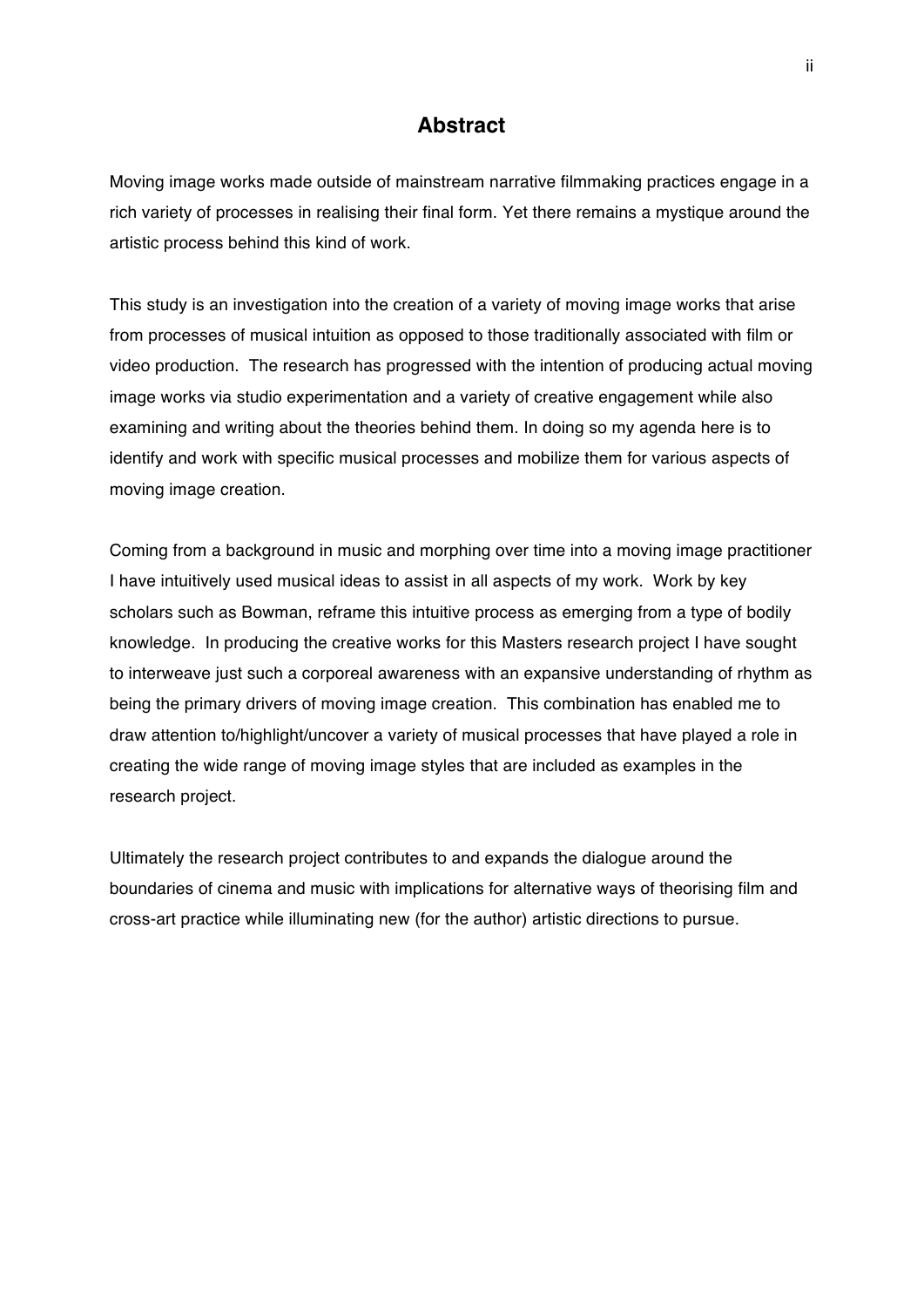#### **Acknowledgments**

I'd like to thank my supervisors, Dr. Chris Caines and Dr. Bettina Frankham who always had just the right suggestions at just the right times to keep me moving forward. Louise Curham was a great help with an early edit of this thesis. Her suggestions and advice were invaluable and she is a constant source of inspiration. David Young for advice, assistance and moral support, as always thank you. Anni Finsterer for sticking by my side throughout the Priest in the Family odyssey. Her company and humour were a tonic and none of it would have happened without her.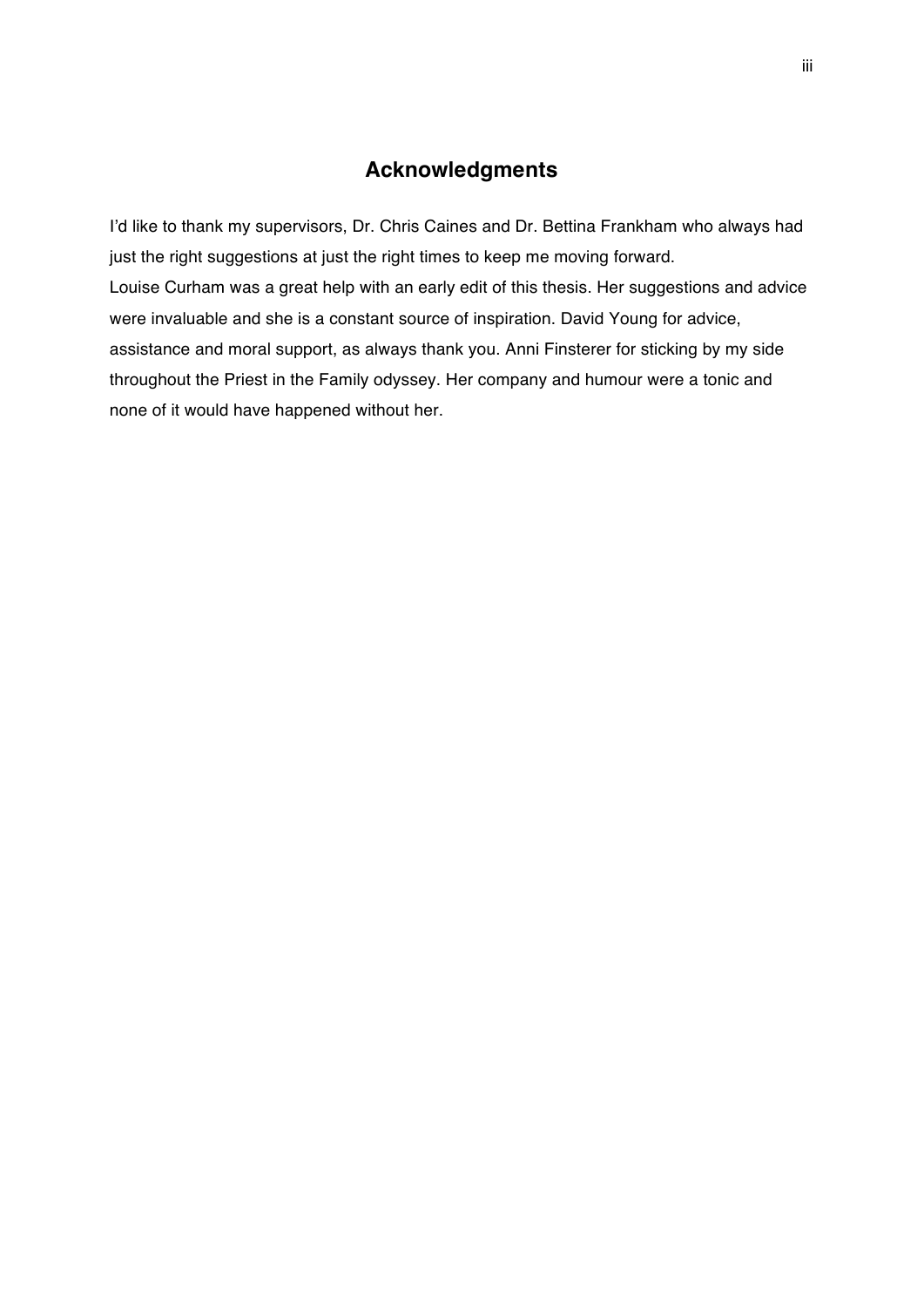#### **Navigating this Research**

*Expanded Music* consists of a written thesis and an accompanying DVD. With one exception, the DVD contains all original works. In navigating this research it is recommended that the reader begin with the text and then watch each of the works as they appear in the body of the thesis. A prompt in parenthesis will remind the reader of this.

### **Contents and durations of attached DVD**

| A Priest in the Family (2014)                       | 33 min 07 sec |
|-----------------------------------------------------|---------------|
| Role: Writer, co-producer, co-director, co-editor   |               |
| <b>Bridge</b> (2013)                                | 3 min 25 sec  |
| Role: all creative roles                            |               |
| <b>Father &amp; Son</b> (2002, excerpt. Audio Only) | 1 min 19 sec  |
| Role: composer, performer                           |               |
| <b>Turbulence for Performance (2015)</b>            | 7 min 35 sec  |
| Role: all creative roles                            |               |
| Syndromes and a Century (2006, excerpt)             | 2 min 57 sec  |
| Thai film directed by Apichatpong Weerasethakul     |               |
| Homecoming (2014)                                   | 5 min 44 sec  |
| Role: Writer, co-producer, co-director, co-editor   |               |
| Turbulence (2015)                                   | 43 min 43 sec |
| Role: all creative roles except music/sound         |               |
| Music for Sprockets (2015, work in progress)        | 2 min 46 sec  |
| Role: all creative roles                            |               |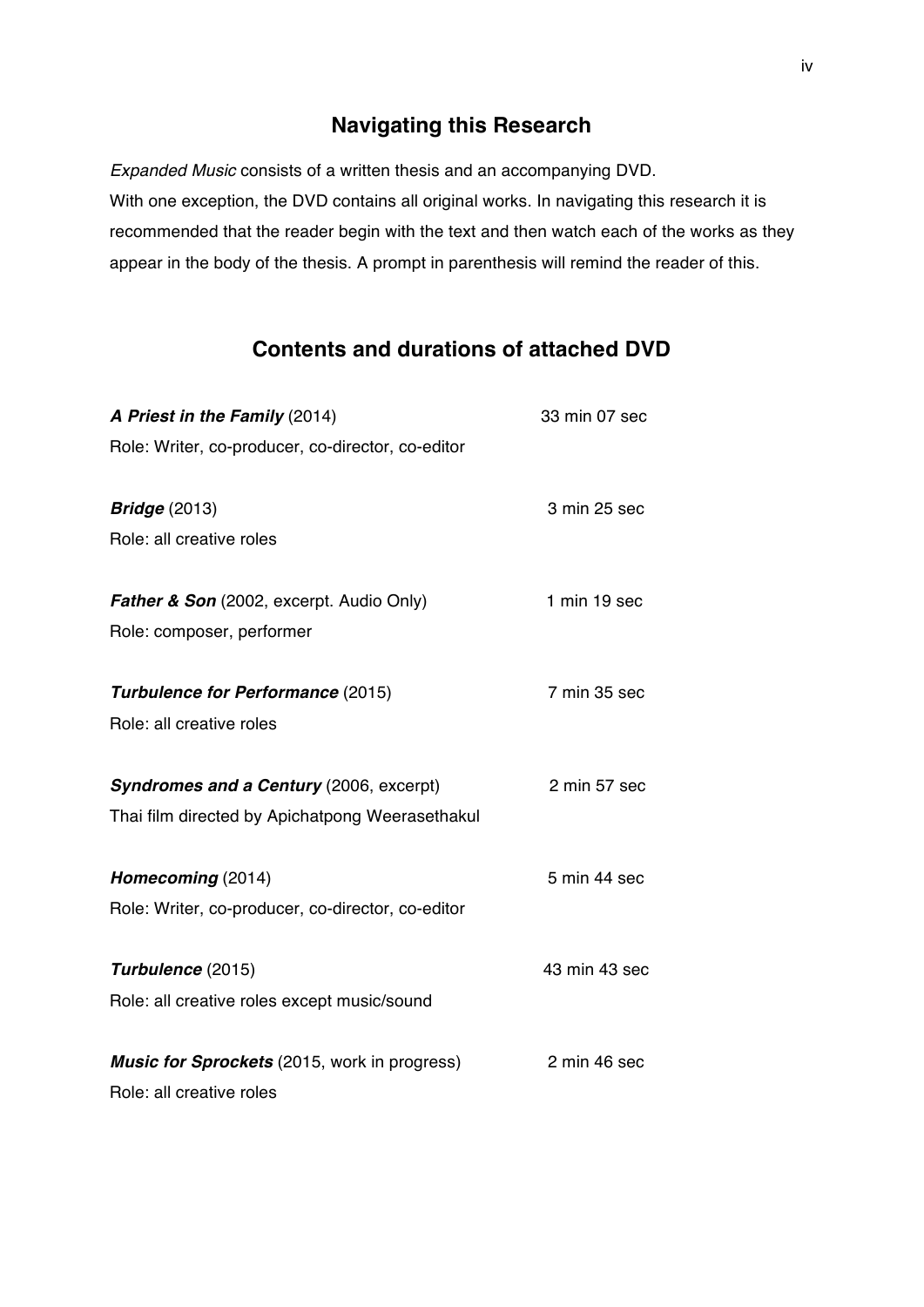## **List of Figures**